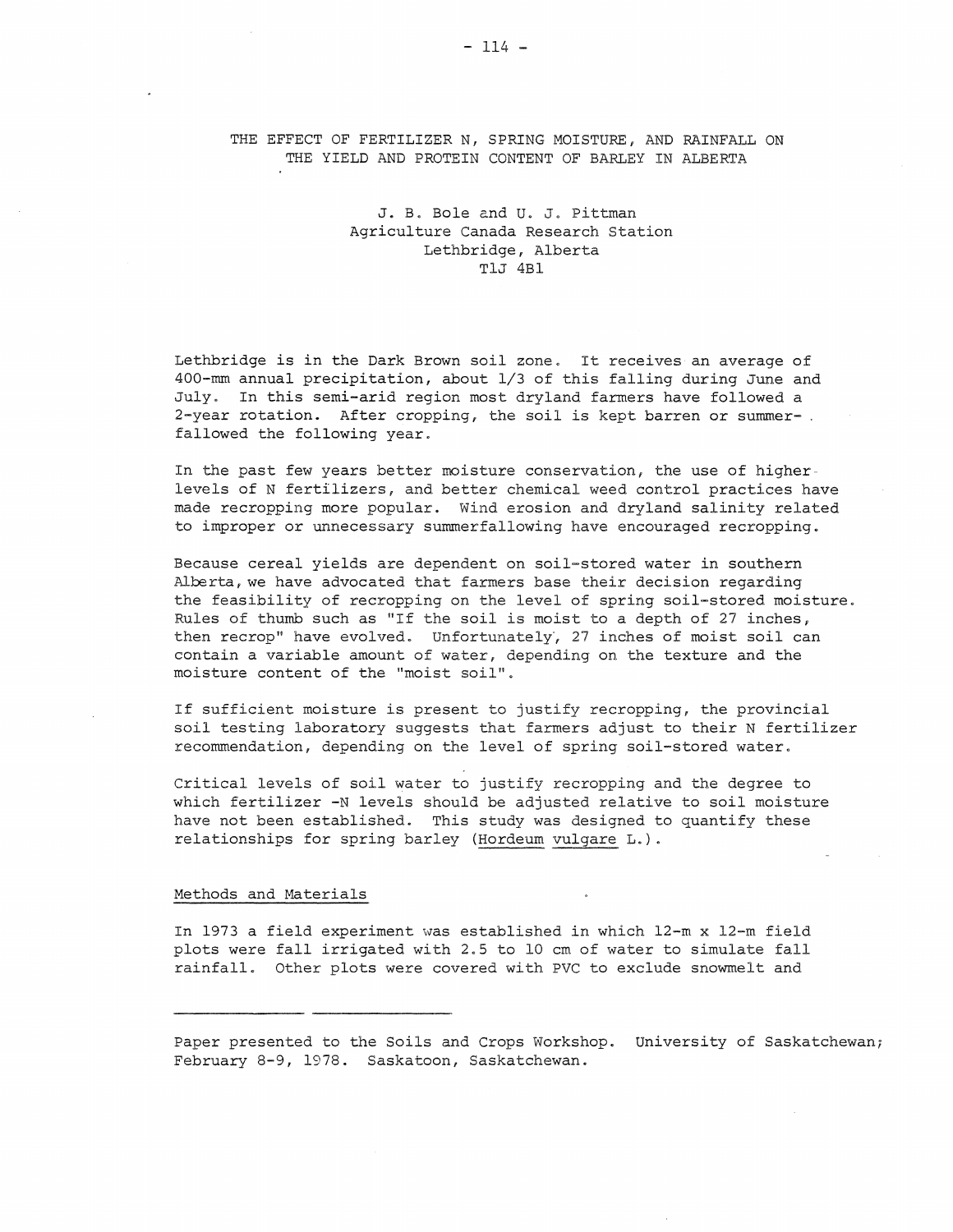early spring rain or left unchanged. Soil-stored available moisture in the surface 120 em has varied from 7 to 24 em on June 1. This date was selected as the date to measure soil moisture since yields of barley seeded after that date are frequently reduced.

Six levels of N fertilizer, 0 to 180 kg/ha, have been spiit on each main plot in strips of 1.2-m by 12-m drilled in at right angles to the direction of seeding. The central 90 em were harvested with a plot combine. Yield was determined and samples analysed for total N. Percent protein was calculated by multiplying %N of dry samples by 6.25.

The study was set up as a 6 x 6 factorial in 4 reps although only regression analysis of the actual measurements is presented June - July precipitation varied from 41 to 157 mm during the 5-year study, representing the 95 to 25% probability levels of precipitation (more rain can be expected than the ulevels 95 to 25% of the time). This wide range in precipitation gives us confidence in the scope of data. Recropping for 2-6 years reduced soil test  $NO_{3}$ -N levels to very low values.

## Results and Discussion

The yield of barley (Y) in kg/ha, as a function of available spring soilstored water  $(W_{\alpha})$  in cm, June - July precipitation (Ppn) in mm and the N fertilizer level (N) in kg/ha was determined by regression analysis to be:

$$
Y = 1899 + 258 W_S - 6.18 W_S^2 - 70.3 Ppn + 0.441 Ppn^2 + 1.78 N - 0.0416 N^2 - 0.141 W_S Ppn + 0.249 W_S N + 0.249 W_S N + 0.249 W_S N + 0.249 W_S N + 0.249 W_S N + 0.249 W_S N + 0.249 W_S N + 0.249 W_S N + 0.249 W_S N + 0.249 W_S N + 0.249 W_S N + 0.249 W_S N + 0.249 W_S N + 0.249 W_S N + 0.249 W_S N + 0.249 W_S N + 0.249 W_S N + 0.249 W_S N + 0.249 W_S N + 0.249 W_S N + 0.249 W_S N + 0.249 W_S N + 0.249 W_S N + 0.249 W_S N + 0.249 W_S N + 0.249 W_S N + 0.249 W_S N + 0.249 W_S N + 0.249 W_S N + 0.249 W_S N + 0.249 W_S N + 0.249 W_S N + 0.249 W_S N + 0.249 W_S N + 0.249 W_S N + 0.249 W_S N + 0.249 W_S N + 0.249 W_S N + 0.249 W_S N + 0.249 W_S N + 0.249 W_S N + 0.249 W_S N + 0.249 W_S N + 0.249 W_S N + 0.249 W_S N + 0.249 W_S N + 0.249 W_S N + 0.249 W_S N + 0.249 W_S N + 0.249 W_S N + 0.249 W_S N + 0.249 W_S N + 0.249 W_S N + 0.249 W_S N + 0.249 W_S N + 0.249 W_S N + 0.249 W_S N + 0.249 W_S N + 0.249 W_S N + 0.249 W_S N + 0.249 W_S N + 0.249 W_S N + 0.249 W_S N + 0.249 W_S N + 0.249 W_S N + 0.249 W_S N + 0.249 W_S N + 0.249 W_S N + 0.249
$$

0.0703 Ppn N + 0.000626  $W_S$  Ppn N

$$
R = 0.944
$$

The percent protein (P) is described as follows:

 $P = 20.79 - 0.732 W_c + 0.0173 W_c^2 - 0.0480 Ppn + 2.18 x$  $10^{-4}$  Ppn<sup>2</sup> + 0.0370 N - 3.60 x  $10^{-5}$  N<sup>2</sup> + 4.52 x  $10^{-4}$  W<sub>S</sub> Ppn +  $1.04 \times 10^{-3}$  W<sub>c</sub> N + 2.03 x 10<sup>-4</sup> Ppn N

$$
R = 0.723
$$

# Yields of Barley

The barley yield was highly dependent upon the levels of available soil water, precipitation, and N fertilizer as shown by the high correlation coefficient for Equation (1) and as shown in Figure 1. One em of soil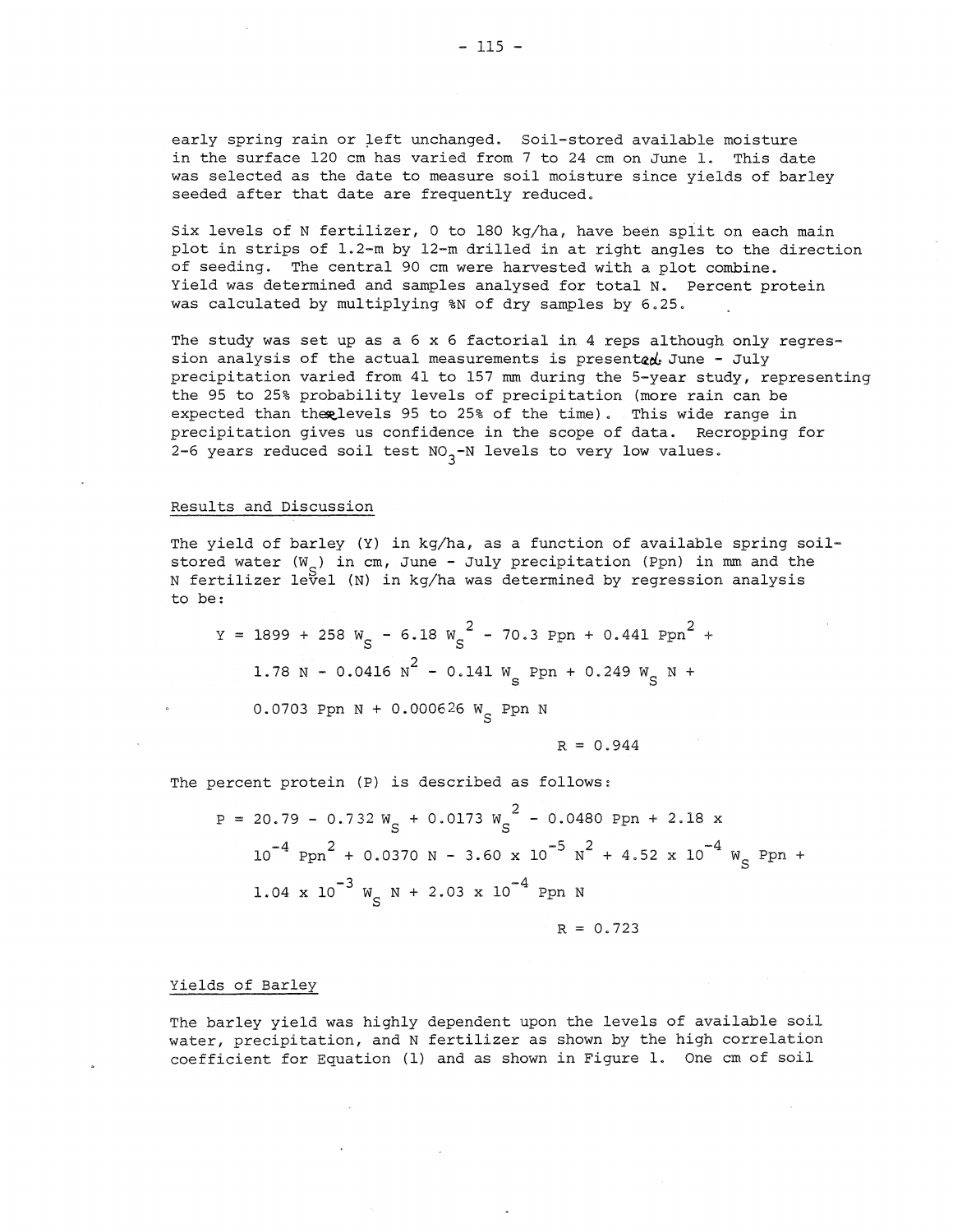moisture increased barley yield by 160 to 230 kg/ha at the 5 cm  $W_{\rm g}$  level and from 0 to 80 kg/ha at the 20 cm level, depending on the level of N fertilizer. Data is plotted at the 117 mm precipitation level which is the 64 year average or the 0.50 probability level.

Yields were 500 to 900 kg/ha lower at the 87 mm level ( $P = 0.70$ ) and little response was obtained from more than 60 kg/ha. The 148-mm June - July precipitation (P = 0.30) resulted in yields 1600 to 1800 kg/ha higher than those obtained with normal precipitation (data not shown).

# Protein Content of Barley

The protein content of the barley, as predicted by Equation (2), decreased with increasing soil moisture, and increased with the level of N fertilizer (Figure 1) . Soil moisture had a considerably greater inverse effect on protein levels than did precipitation (data not shown) • This is surprising and may be due in part to the low multiple correlation coefficient (0.723).

### Optimum Fertilizer Levels

By equating the differential of the dollar return, with respect to  $N$ , to the cost of a kg of N fertilizer we can calculate the optimum economic level of N fertilizer. Using an example of \$0.0734/kg barley (\$1.60/bu) and \$0.845/kg N fertilizer (\$.22/lb) the optimum N fertilizer level was increased by 20 kg/ha with each 5 em increase in available soil water (Figure 2). Although the optimum N level varied directly with the level of precipitation the effect of soil water on the optimum N level was relatively independent of the level of precipitation (data not shown).

#### Economics of Recropping

Equation (1) can also be used to evaluate the relative economics of recropping. The necessary recrop yield  $(Y_p)$  for a given summerfallow yield  $(Y_{\pi})$ , cost of recropping  $(C_{\pi})$ , cost of cropping for summerfallowed land  $(C_{\text{ce}}^{\text{r}})$ , cost of the summerfallowing operation  $(C_{\text{e}})$ , and price of barley  $\overline{P}$ ) is :

$$
Y_R = \frac{Y_F}{2} + \frac{(2 (C_R) - C_{CF} - C_F)}{2 (P)}
$$

If we assume an average summerfallow barley yield of 2500 kg/ha (46.5 bu/ac), and the annual costs of summerfallow cropping fallowed land, and recropping to be \$18.26/ha, \$73.78/ha, and \$84.98/ha respectively, then:

$$
Y_R = \frac{2500}{2} + \frac{(2 (84.98) - 74.78 - 18.26)}{2 (0.0734)} = 1780 \text{ kg/ha}
$$

(Economic data supplied by R. R. Zentner, Agriculture Canada Research Station, Lethbridge)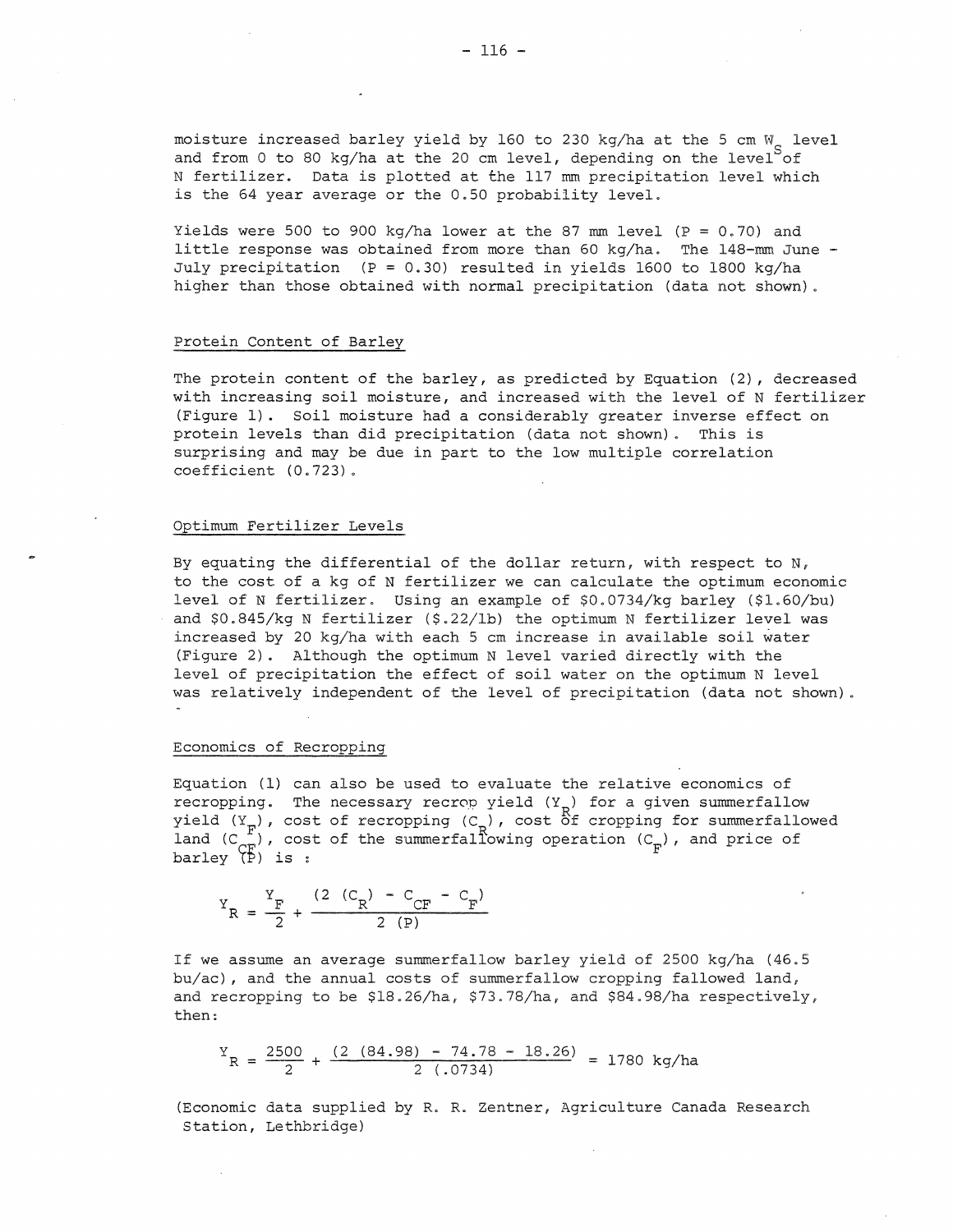This barley recrop yield will be obtained with average Lethbridge June - July precipitation of 117 mm if 7.5 em of available water is stored in the soil (Figure 3). If the producer wishes recropping to be profitable 6 years out of 10 (greater than 103 mm June - July precipitation), more than 10 em of soil water must be present on June 1 before recropping should be practiced.

# Producing Malting Quality Barley

The variety of barley used in this study (Galt) is not eligible for C. W. grades, but produces protein levels similiar to those of eligible varieties under similiar field conditions. Maltsters require barley with less than 13.5% protein. Equation (2) predicts this protein level will be achieved with fertilizer -N levels increasing from 0 to 180 kg/ha as the soil water level increased from 7.5 to 20 em (Figure 4). Barley with less than 12.5% protein is normally used for malting, and very low fertilizer -N levels must be used to cbtain barley with this low a protein content at Lethbridge, Alberta.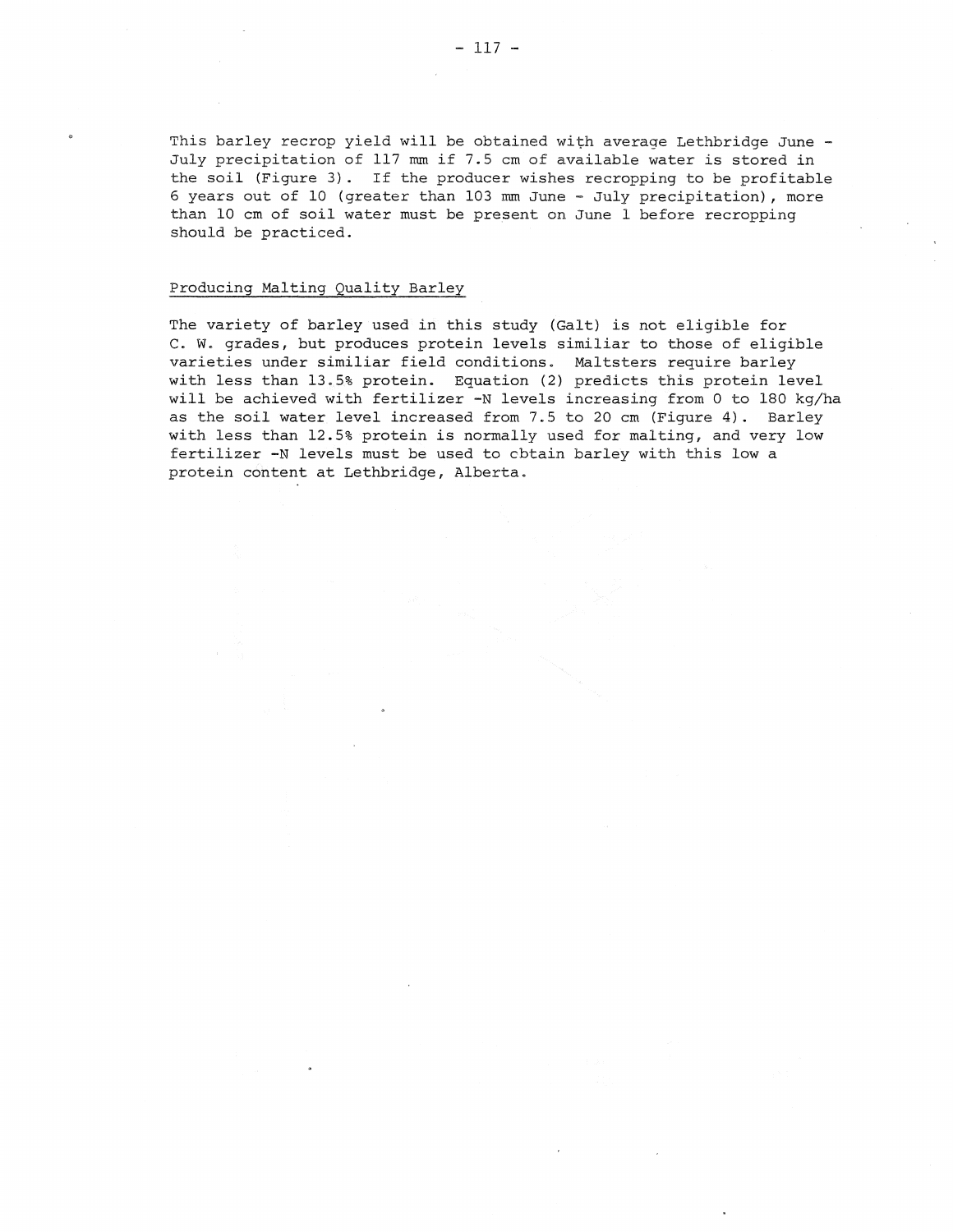

Figure 1: Increase in yield and decrease in protein content of barley as a function of available soil water at four fertilizer N levels (kg/ha), with an average (117mm) June - July precipitation.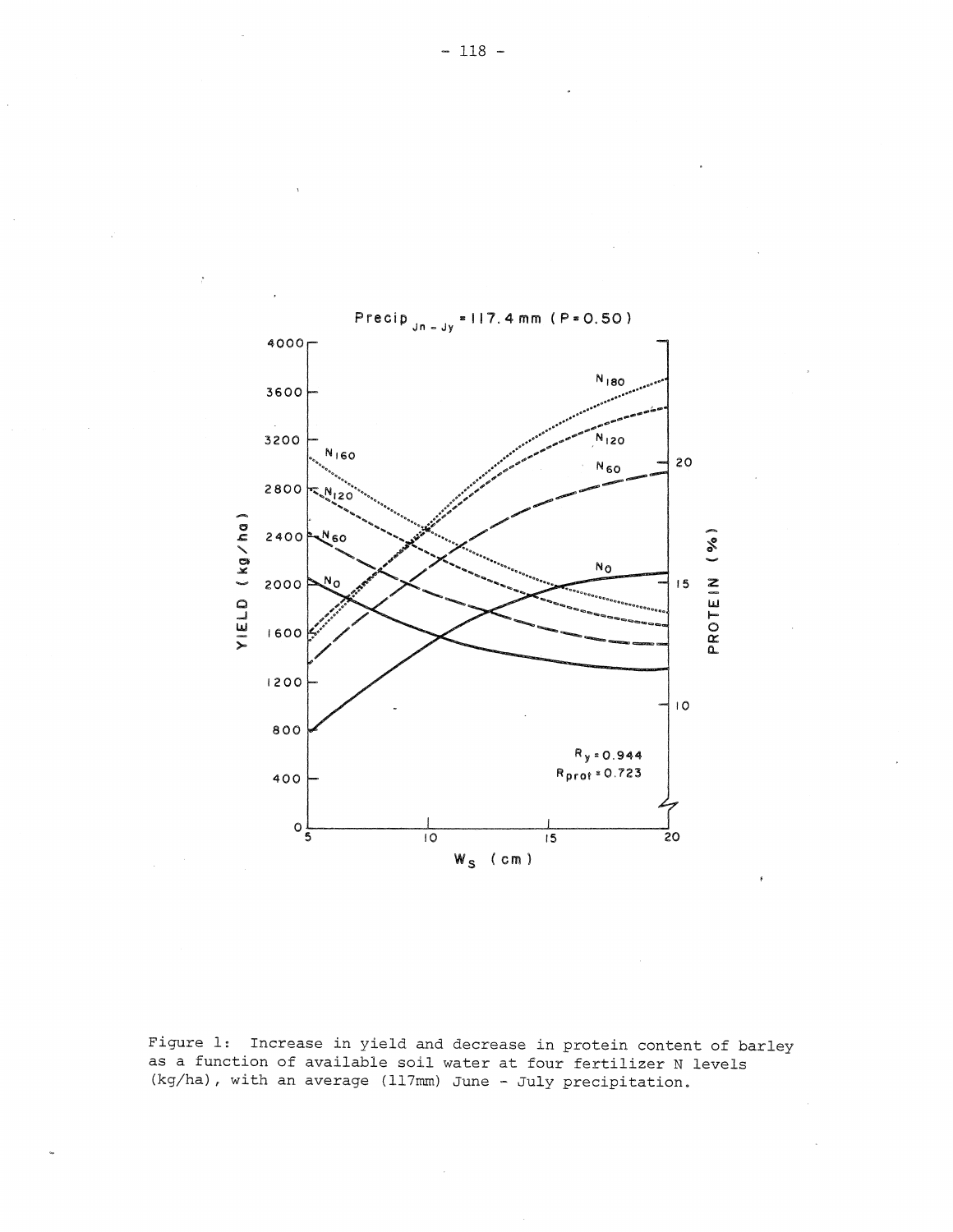

Figure 2: Effects of N fertilizer on barley yield at four. levels of available soil water. Economic optimum N levels are indicated (\*) for barley at \$0.0734/kg (\$1.60/bu) and N fertilizer at \$0.485/kg (22¢/lb)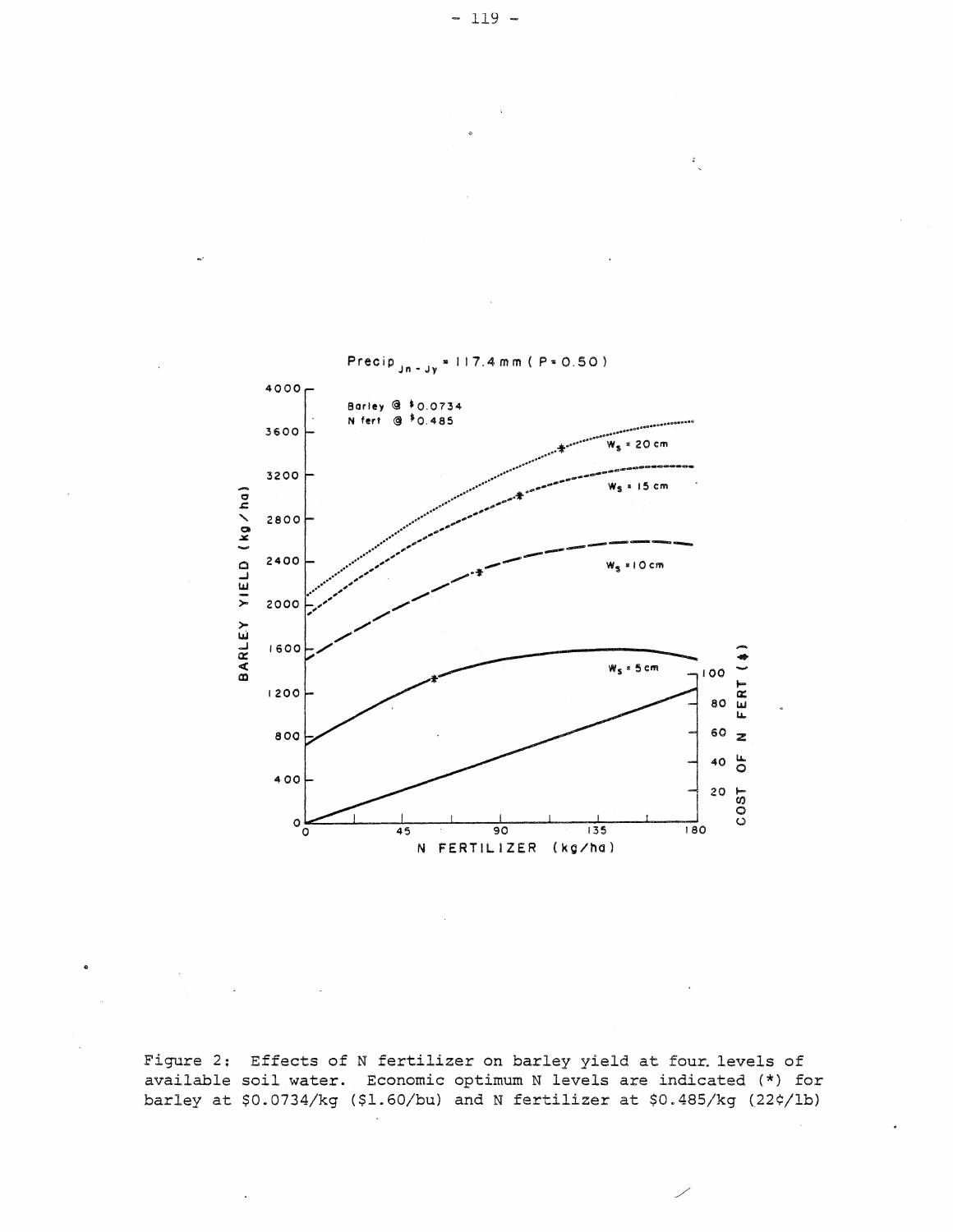

Figure 3: Effect of soil moisture on barley yield at five precipitation levels representing the probability of receiving more than the indicated precipitation level at Lethbridge, Alberta.